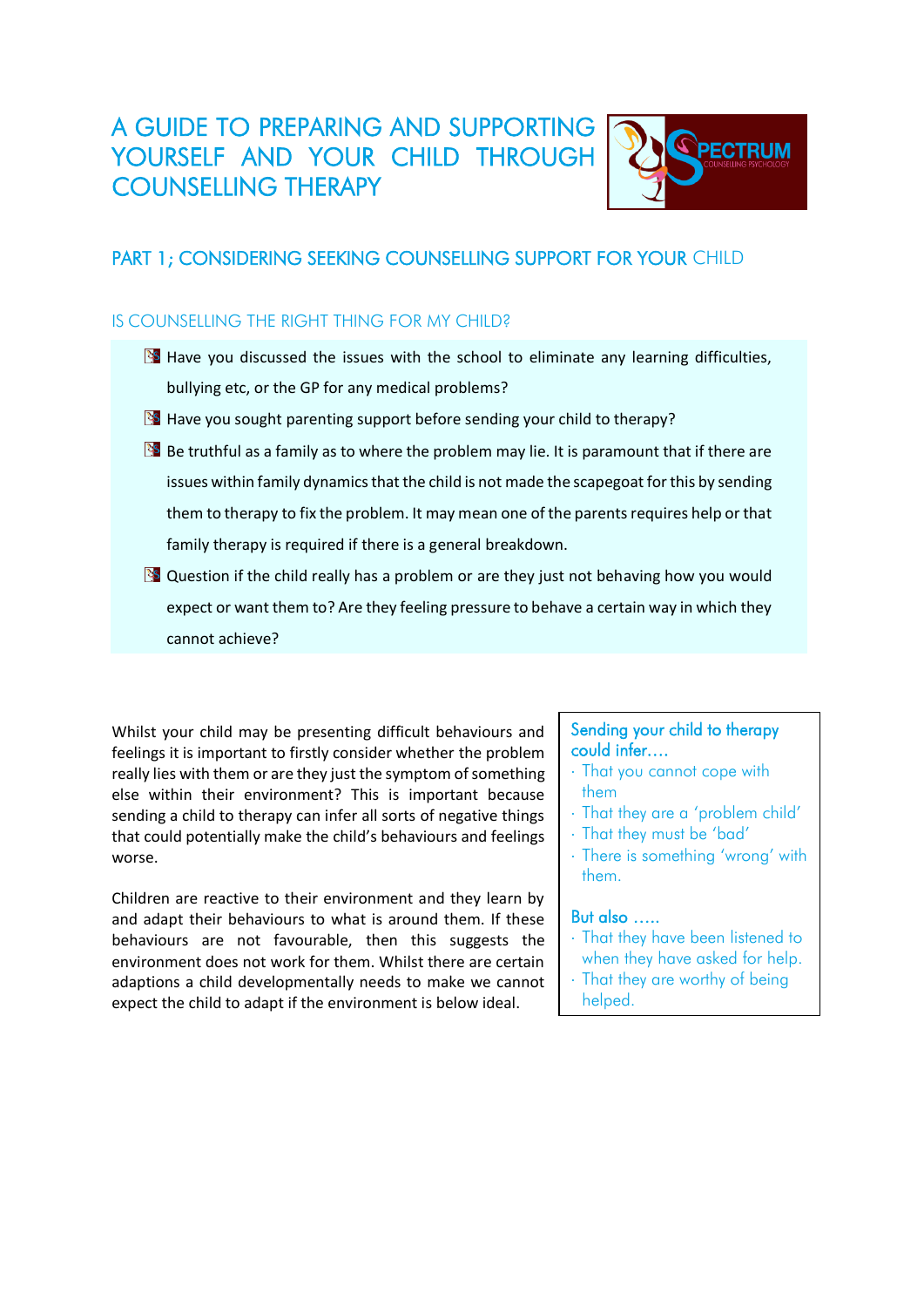#### AM I PREPARED FOR MY CHILD TO BE IN THERAPY

Sending your child to therapy may initially feel like a relief that they are finally getting the help they need. However, once the process starts all sorts of things can occur, emerge or change, not just for your child. Everybody around the child may be impacted by the experience and this is important to consider beforehand as to whether you feel ready to manage this.

- $\mathbb{B}$  Be prepared for your child to form a close relationship with another adult
- $\mathbb{B}$  Be prepared to accept that your child may tell the counsellor things they have not told you and may never will (I do not provide any reports detailing sessions).
- Be prepared that your child may present you with confronting issues that you may have to face about yourself. Rather than reject your child's need to express themselves be prepared that you may need to seek counselling for what this brings up for you.
- **Consider the financial commitment and your limitations (minimum 6 sessions).**

*(See below for further details on all these points)*

#### HOW DO I KNOW IF THERAPY IS WHAT MY CHILD NEEDS?

Therapy can be a daunting process for a young person and as mentioned above, it can infer a lot of negative things for your child if it is not right for them. It can also be a huge relief for them to be getting the right help. You know your child best

#### Reasons for considering counselling

- There has been a sudden change in their behaviour
- There has been a specific incident that they don't appear to have resolved.
- They have expressed difficulties and asked for help

#### HOW CAN I SUPPORT MY CHILD BEFORE CONSIDERING THERAPY?

- **Example 1** Firstly, don't be worried you are not qualified to deal with bigger issues. You are their parent and they should get the most comfort from you.
- Be available for them to talk to you openly.
- **B** Allow them to feel free to talk without showing undue worry or concern. It will be containing for them to see you can handle their feelings.
- $\mathbb{B}$  Don't be scared by some of things they say or do, they may be experimenting to gauge and learn how people react.
- Respect and acknowledge what they have told you but set boundaries and teach them what is an appropriate way to express their feelings.
- If they continue to express distress/anger/anxiety etc, then ask them if they feel they need some help.
- Whilst offering advice may be the solution it can also be disempowering if it does not come from a place of complete understanding. Accept that what works for you may not work for your child. So ask them what they may need from you to help them.
- *"You have told me you are unhappy/anxious/angry and need help. Sometimes parents don't always know how best to help….is there anything you want from me that will help?"*
- $\mathbb{R}$  Your child may not know what they need and so reassure them that this is ok.
- "*I know sometimes you may feel lots of things inside but not have the words to say what they are all about."*
- This will help them to feel like you understand their struggle*.*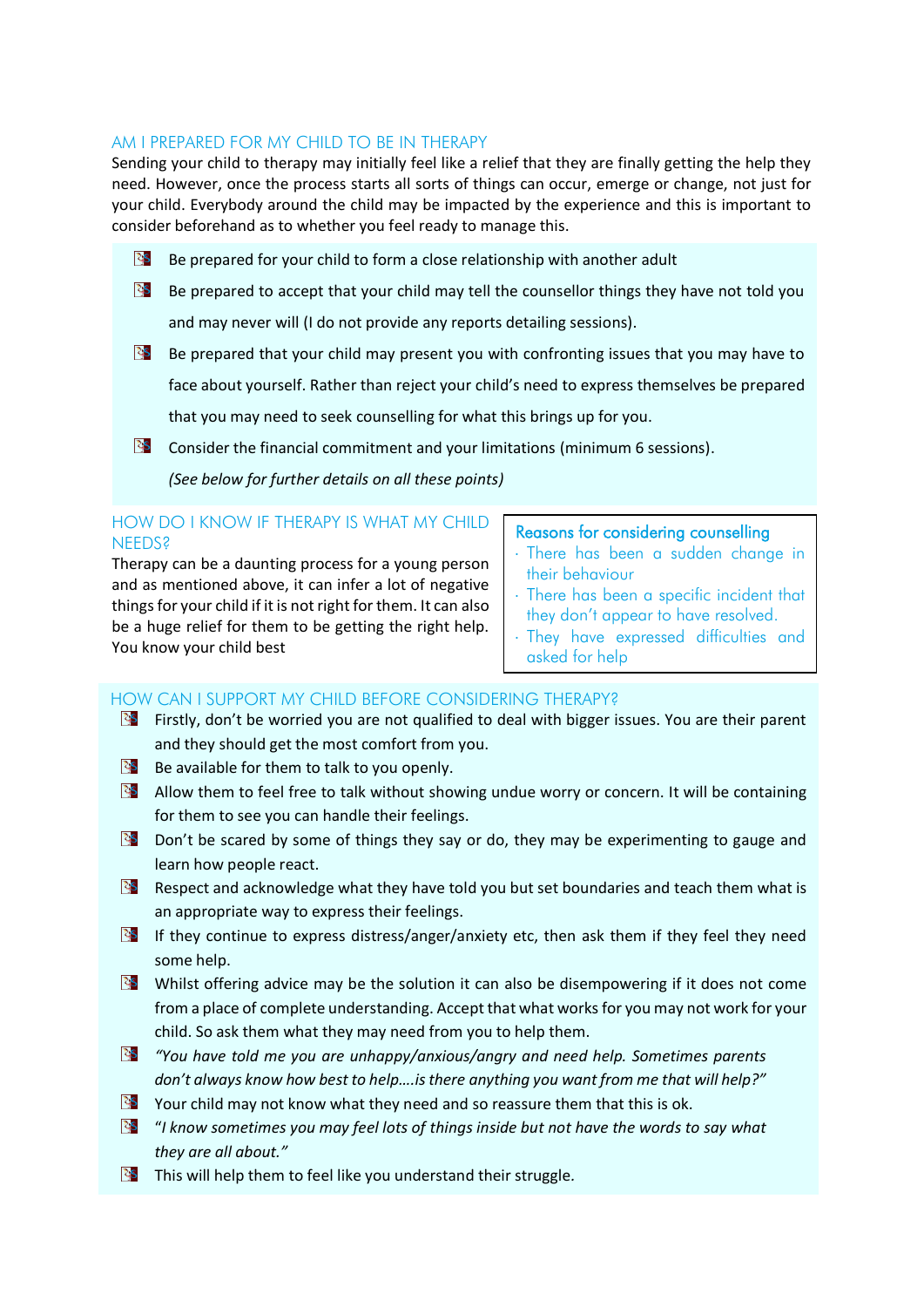If all of the above factors have been considered and tried and your child still presents with difficulties then this may be the point to consider therapy.

## PART 2; PREPARING YOUR CHILD FOR THERAPY

#### HOW DO I SUGGEST THERAPY TO MY CHILD?

*"I know somebody who may be able to help you with the way you feel, maybe to work out why you feel the way you do and how I then might be able to help you."*

#### **Be honest with them**

- $\mathbb{B}$  Don't play therapy down by saying it's a place to play and have fun and to make a new friend. This will be very confusing for them as to why they are there.
- $\mathbb{R}$  Tell them that it is a safe place just for them to express themselves without worry about how others may react.
- $\mathbb{S}$  Tell them that they don't have to worry about what to say as sometimes feelings can be

expressed through play or art and the internal support that I will support them with the main that I will support the<br>.

#### HOW WILL MY CHILD'S THERAPY **WORK?**

When considering Spectrum for your child's counselling there are several factors in terms of the way I work. I am fundamentally guided by the BPS Code of Ethics, by chosen theoretical orientations and by professional experience. As mentioned at the start, it is important the parents are aware of these factors and consider their own capacity to work with them before therapy begins. Whilst other therapists may work slightly differently we all create a structure we feel most comfortable working with.

## CORE PRINCIPLES

- Confidentiality
- $\cdot$  Transparency –
- All discussions with parents are disclosed to the child.
- Child-Centered-
- I work with their agenda, not the parents.
- I work at their pace
- Child has full autonomy about being in the session or leaving.
- Child has full autonomy over what they do in the room
- Normal social rules do not apply in therapy

#### Financial commitment

Through experience I now initially ask for a minimum of 6 sessions commitment, although there could be many more. This is enables us to establish a trusting relationship, to do some therapeutic work and potentially end effectively. Some good work can be done in this time but it is important for us to know beforehand if this needs to be in place. It can be detrimental for the child if they have to be withdrawn from counselling prematurely without preparation.

Ideally you will be able to fund for us to continue working together until it is felt between all of us that sufficient progress has been made, or the child chooses to withdraw. Throughout the process, I will engage the child in discussions about their progress and thoughts about continuing.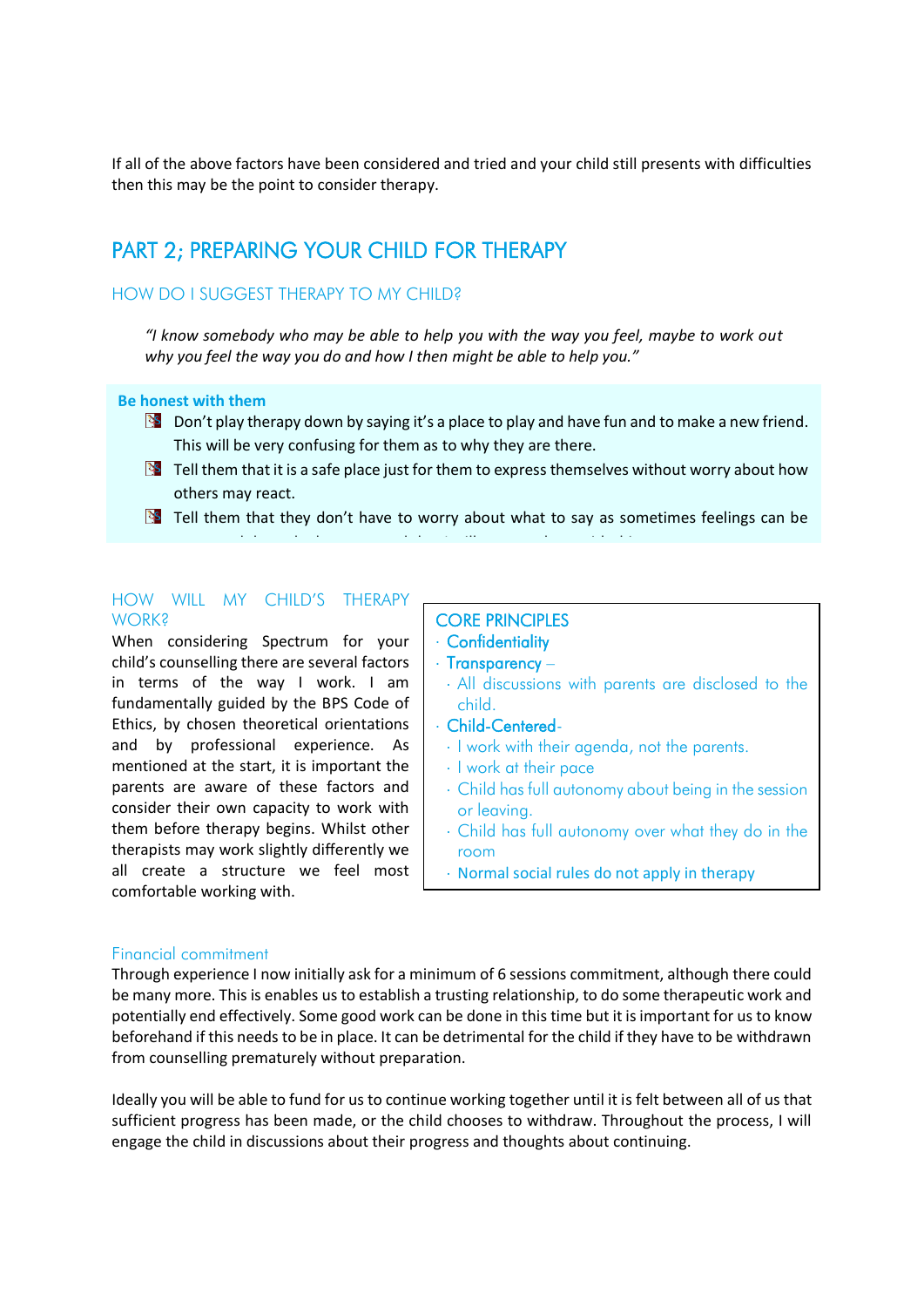#### **Confidentiality**

Confidentiality is a fundamental principle of all counselling, regardless of age. It enables a client to feel they can say everything they need to without concern about the impact it may have on themselves or others.

I do not produce any written reports of sessions for the parents and do not feedback what happens in each session.

Once I have obtained the relevant information from the parents beforehand there will be minimal contact between us until leading up to session 6.

Whilst your child may be very young, and they may not understand cognitively or consciously what confidentiality means, I have witnessed first-hand the impact when it is breached and can cause a breakdown in the process. Whilst I respect and appreciate the needs of the parents to know what is happening with their child, so they can help them, counselling can only work if they feel safe enough to explore their world knowing it won't be shared.

Invariably with very young children little of relevance is said but an unconscious process is explored through play and art that enables them to find their voice at home. With older children, they have the capacity to consider what and why they are withholding from parents. If something significant is said I will work with the child to ascertain why they can't tell you and help facilitate a way that they can, with their consent. Breaching confidentiality can only be done if I believe your child is at risk of serious harm or will harm another person. If this were the case, there are clear Child protection procedures I will go through.

#### Child-centred

Whilst I listen to the concerns and needs of the parents once I start working with the child it is their agenda that I follow. Whilst a particular behaviour may concern the parents it may not concern the child, but something else may concern them. I work with what the child brings as their problem.

Once therapy starts the therapy room is your child's space only and it is their time. If you would like to discuss anything with me, please do so outside of the session time via email. Do not expect to turn up and talk to me in their time and space and do not have conversations with me over them in the outside area.

#### HOW CAN I SUPPORT MY CHILD THROUGH THERAPY?

Leading up to session 6 I will ask for some feedback from the parents as to whether they have seen any changes in their child, good or bad. Where possible I will do this via email as it keeps things simple and maintains a transparency for the child to see what has been said if they require it.

I will offer a general feedback as to whether I feel your child is benefiting from counselling and any recommendations about continuing or ending. From then on, we will agree points in which we will reassess the situation, but always with the child at the centre of the decision.

It is important that endings are done in relation to the child's needs and process, not the parents. Parents removing their child prematurely has the potential to create future problems between you and your child because of power and control issues.